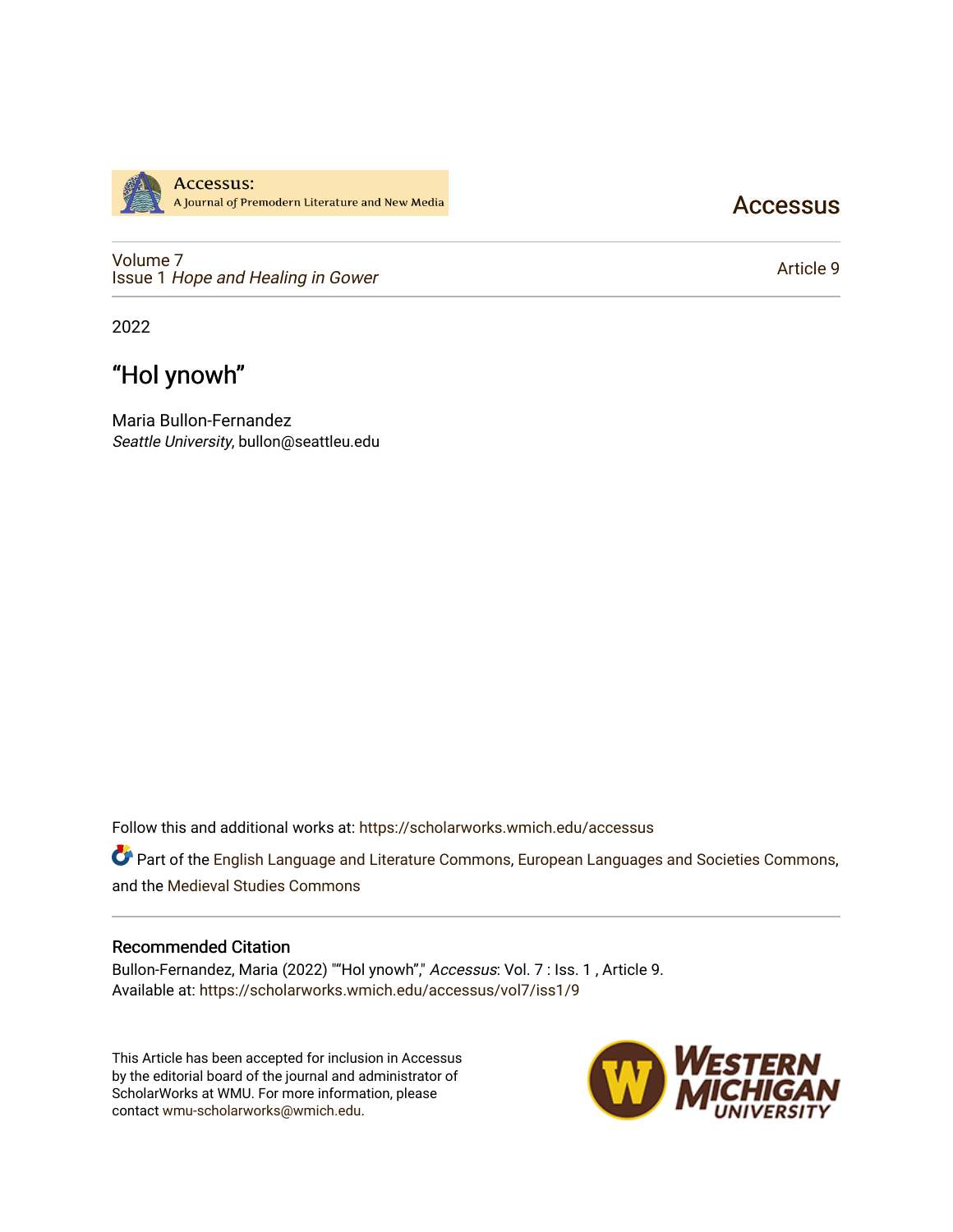# "Hol ynowh"

### Acknowledgments

I am grateful to Georgiana Donavin for her suggestions and her careful editorial work.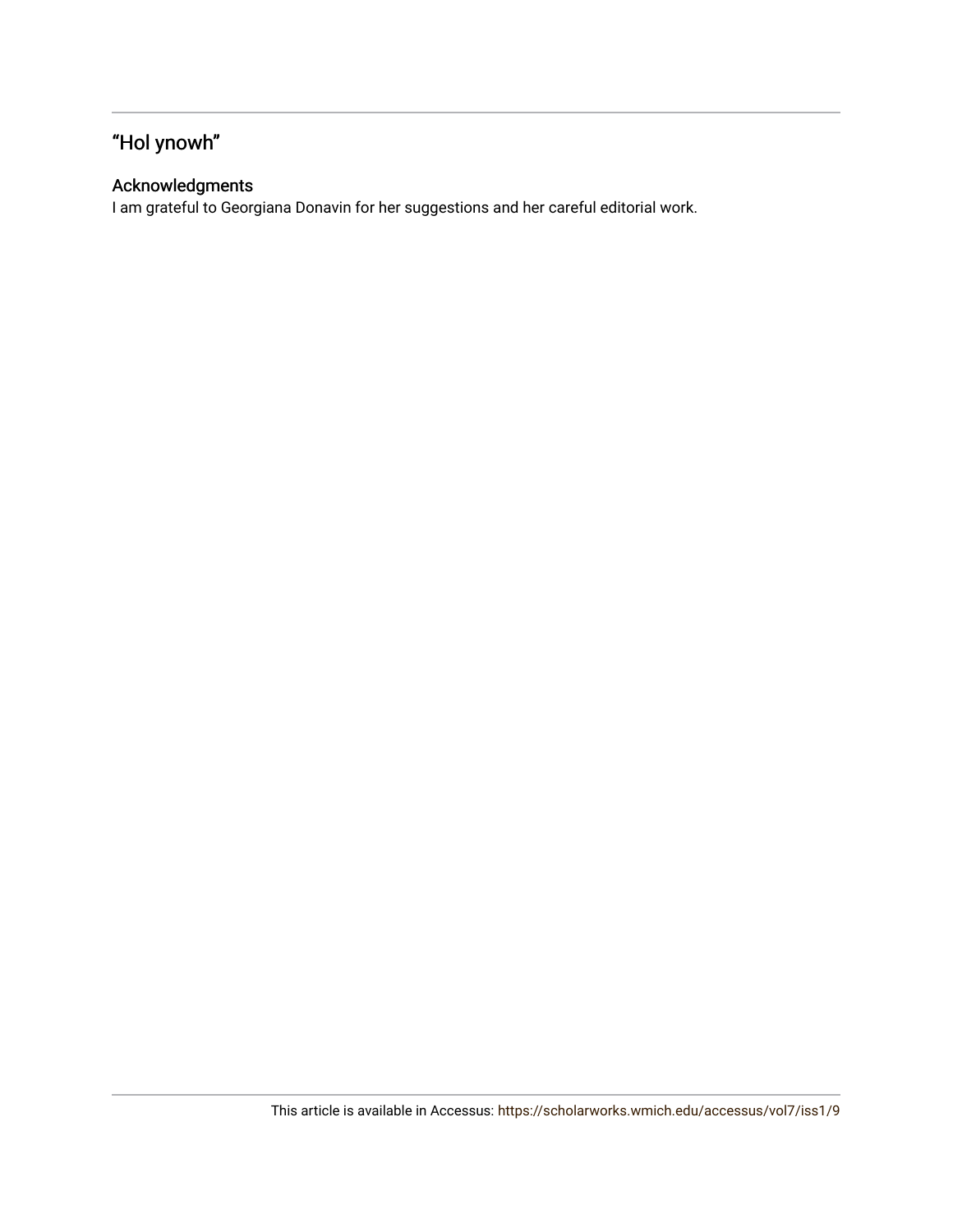#### "Hol ynowh"

As I write this response at the end of 2021, a new Covid variant, Omicron, is dashing any hopes many of us had this past fall for an end to the pandemic. We seem to be trapped in a fastmoving cycle of hope and despair. Can we find hope and healing in John Gower's work? On June 19, 2021, Georgiana Donavin and Eve Salisbury led a symposium, "Hope and Healing in Gower: A Virtual Symposium Sponsored by the Gower Project," that explored this question. All six essays in this special issue originated as presentations at the symposium and focus primarily on the *Confessio Amantis*. Although this poem's resolution could, arguably, be interpreted as more pessimistic than optimistic, the authors argue that it does offer hope, and they examine Gower's exploration of different forms of cure. The essays reveal that Gower's hope is not naïve and that the healing is not always or unambiguously successful; it is just "ynowh."<sup>1</sup>

The Gower that emerges from these six essays is, to a great extent, a poet as physician; most of them see Gower drawing a link between medicine and poetry. Eve Salisbury, for instance, argues that Gower challenges his readers to reflect on how "symbolic language brings poetry into conversation with medicine."<sup>2</sup> Gower uses narrative to describe and diagnose illness and prescribe different forms of healing; the possibility of healing then leads to hope. As he does in the *Mirour de l'Omme* and *Vox Clamantis*, Gower explores illness and recovery in the *Confessio* in socio-political and religious terms, but, unlike his earlier poems, the *Confessio* analyzes the process in personal terms as well. As Amans turns out to be John Gower at the end

<sup>&</sup>lt;sup>1</sup> Amans uses the phrase "hol ynowh" at the end of the poem, right after Cupid pulls the arrow out of him and cures his love sickness: "of thilke fyri peine / I was mad sobre and hol ynowh," *Confessio Amantis*, VIII lines 2868**–**2869. Quotations from the *Confessio Amantis* are taken from *The English Works of John Gower*, ed. G. C. Macaulay, EETS, e.s. 81**–**82, 2 vols. (Oxford: Clarendon, 1900**–**01).

<sup>2</sup> Eve Salisbury, "Gower's 'Herte-Thoght': Thinking, Feeling, Healing," 14.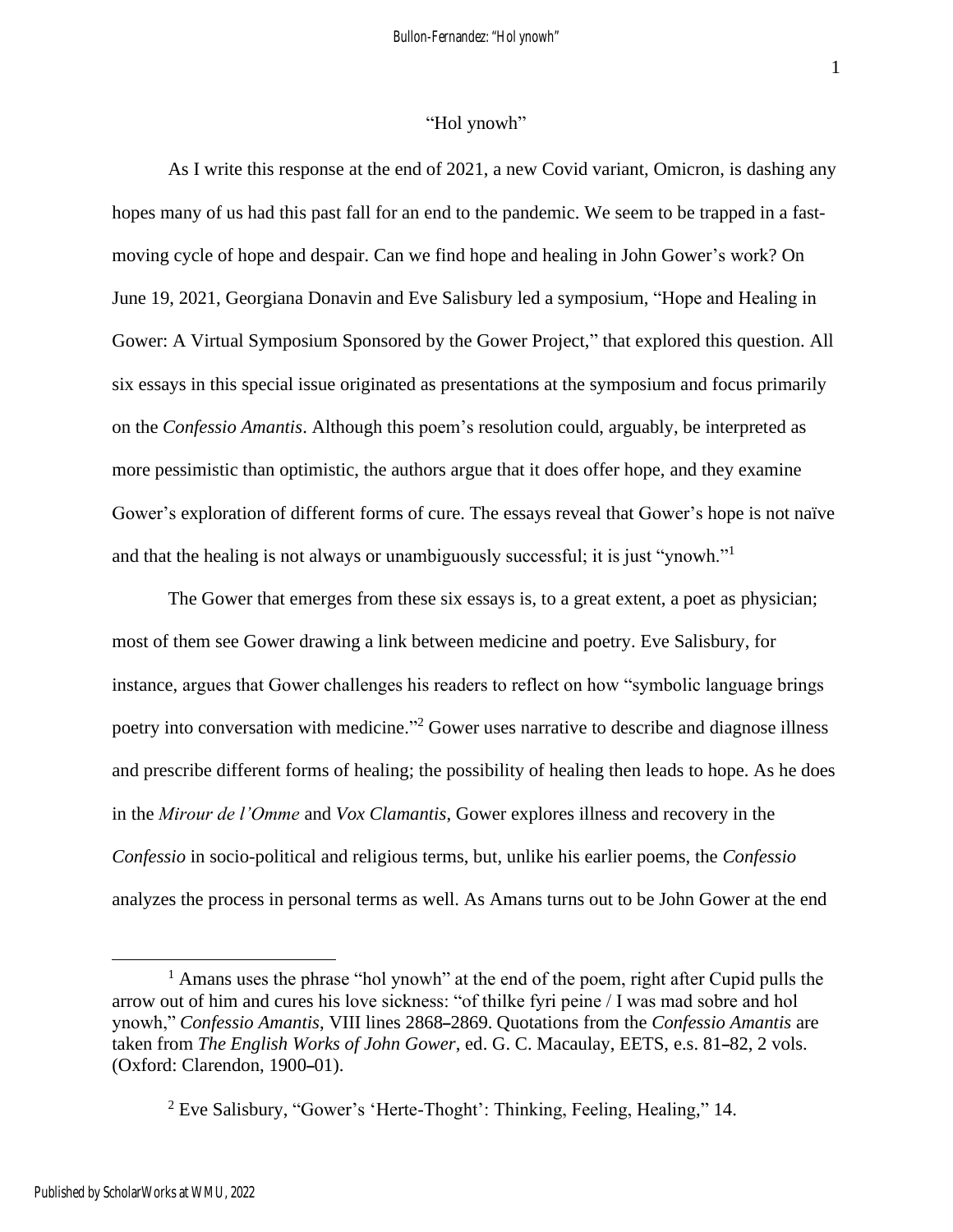of the *Confessio*, we are reminded of the proverb in Luke 4:23: "Physician, heal thyself." The poet's healing at the end of the poem, his rejection of earthly love, shows the path for the reader's own personal healing. But Gower's recovery is marked by loss, and his hope is marked by a deep sense of human limitations.

Gower sees sickness and recovery as complex processes that involve, at the individual level, heart and brain, as Salisbury demonstrates in "Gower's 'Herte-Thoght': Thinking, Feeling, Healing." In seeing heart and brain as deeply interconnected, Gower recognizes "thinking to be influenced by feeling and feeling to be affected by thinking." <sup>3</sup> Such a view challenges the Cartesian mind-body split that, though increasingly questioned in our own time, still has great influence in current ideas about sickness and healing. Gower's understanding of sickness and recovery in the *Confessio*, Salisbury also argues, is applicable not only to individual bodies but also to the body politic.<sup>4</sup> A similar analysis of the communal implications of individual suffering and healing is central to Kara L. McShane's exploration of the intersections between healing, accountability, and community in the *Confessio*. Through complex analyses of the "Tale of Mundus of Paulina" and the "Tale of Lucrece," McShane argues that for Gower interpersonal wrongs bring disease to the whole community and that disease can be cured through narrative: "In the language of social healing, the wound needs to be narrated before it can be healed."<sup>5</sup> McShane does not argue that Gower offers uncomplicated answers to the work and process of recovery. The "Tale of Lucrece," she notes, still leaves us with questions about why the one most

<sup>3</sup> Salisbury, "Gower's 'Herte-Thoght': Thinking, Feeling, Healing," 5.

<sup>4</sup> Salisbury, "Gower's 'Herte-Thoght': Thinking, Feeling, Healing," 2**–**3,12**–**14.

<sup>5</sup> Kara L. McShane, "Healing, Accountability, and Community in Gower's *Confessio Amantis*," 4.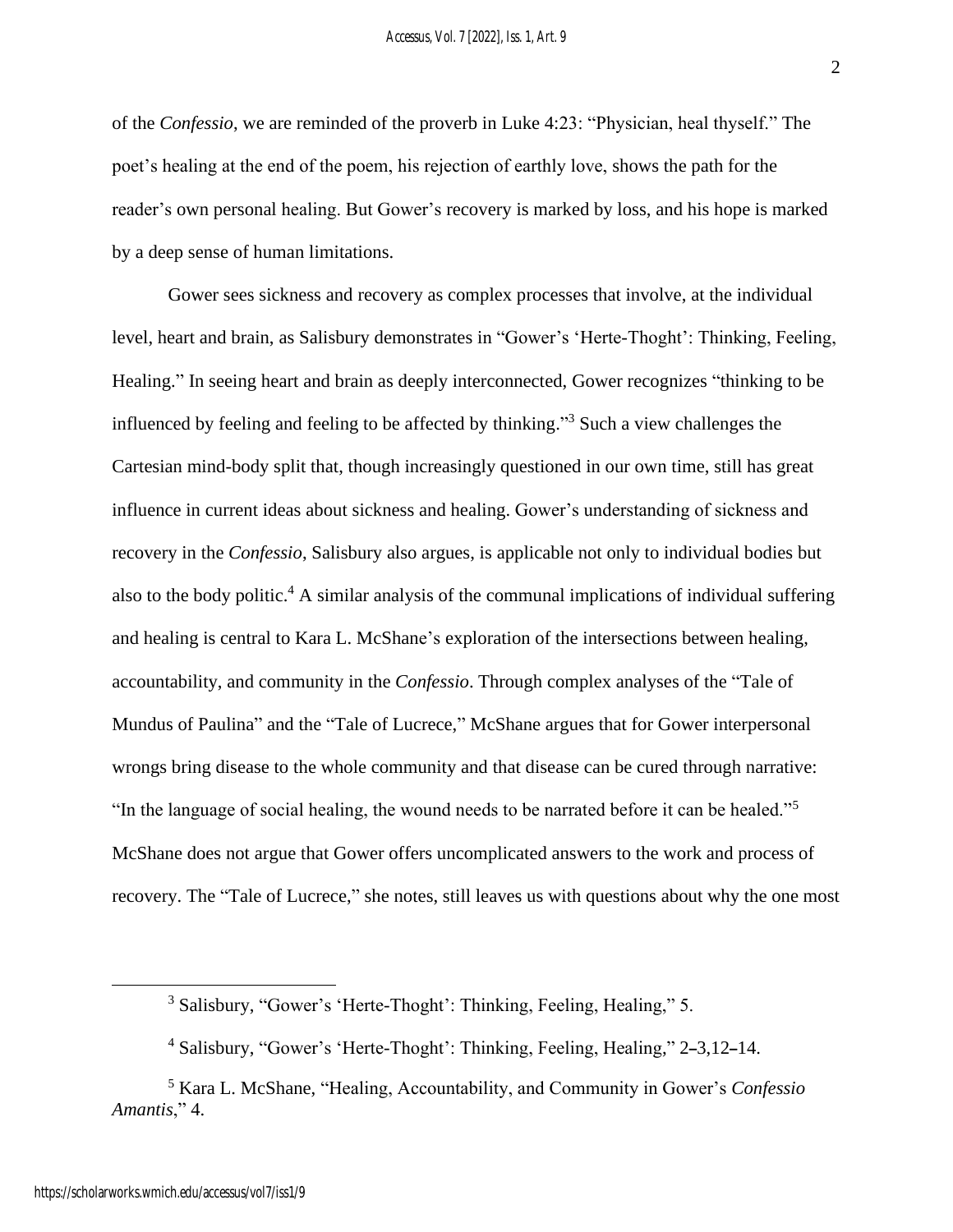3

wronged, Lucrece, is not healed but dies.<sup>6</sup> Nevertheless, as she puts it, Gower, offers "flashes of healing possibility."<sup>7</sup>

The very structure of the *Confessio*, a poem which starts with Amans as a lover seeking to be cured from his lovesickness, makes hope and healing central to the work, as two other essays point out, even as each still leads us in a different direction. In "The Consolation of *Exempla*: Gower's Sources of Hope and 'Textual Healing' in the *Confessio Amantis*," Curtis Runstedler emphasizes Amans's own "active role in the text through his dialogue and engagement with Genius."<sup>8</sup> The *exempla* themselves, Runstedler argues, provide a form of recovery through narrative and understanding, a kind of therapeutic consolation, like the one provided by Boethius's *Consolation of Philosophy*; this recovery is meant not just for Amans, but also for the reader.<sup>9</sup> Also noting the centrality of healing to the poem, M.W. Bychowski's "The Unfinished Hope of Gower's Transgender Children" focuses on two tales that offer different outcomes for transgender characters: the "Tale of Iphis" and the "Tale of Narcissus." In this essay Bychowski makes a very important observation as she reminds us that our focus on our current pandemic, necessary and understandable as it is, has downplayed other forms of suffering, such as the suffering of trans youth in our times, and the related manifestations of communal disease or dis-ease evident in the hundreds of anti-trans laws that have been

<sup>7</sup> McShane, "Healing, Accountability, and Community in Gower's *Confessio Amantis*," 12.

<sup>9</sup> Runstedler, "The Consolation of *Exempla*: Gower's Sources of Hope and 'Textual Healing' in the *Confessio Amantis*," 3**–**4.

<sup>6</sup> McShane, "Healing, Accountability, and Community in Gower's *Confessio Amantis*," 6.

<sup>8</sup> Curtis Runstedler, "The Consolation of *Exempla*: Gower's Sources of Hope and 'Textual Healing' in the *Confessio Amantis*," 1.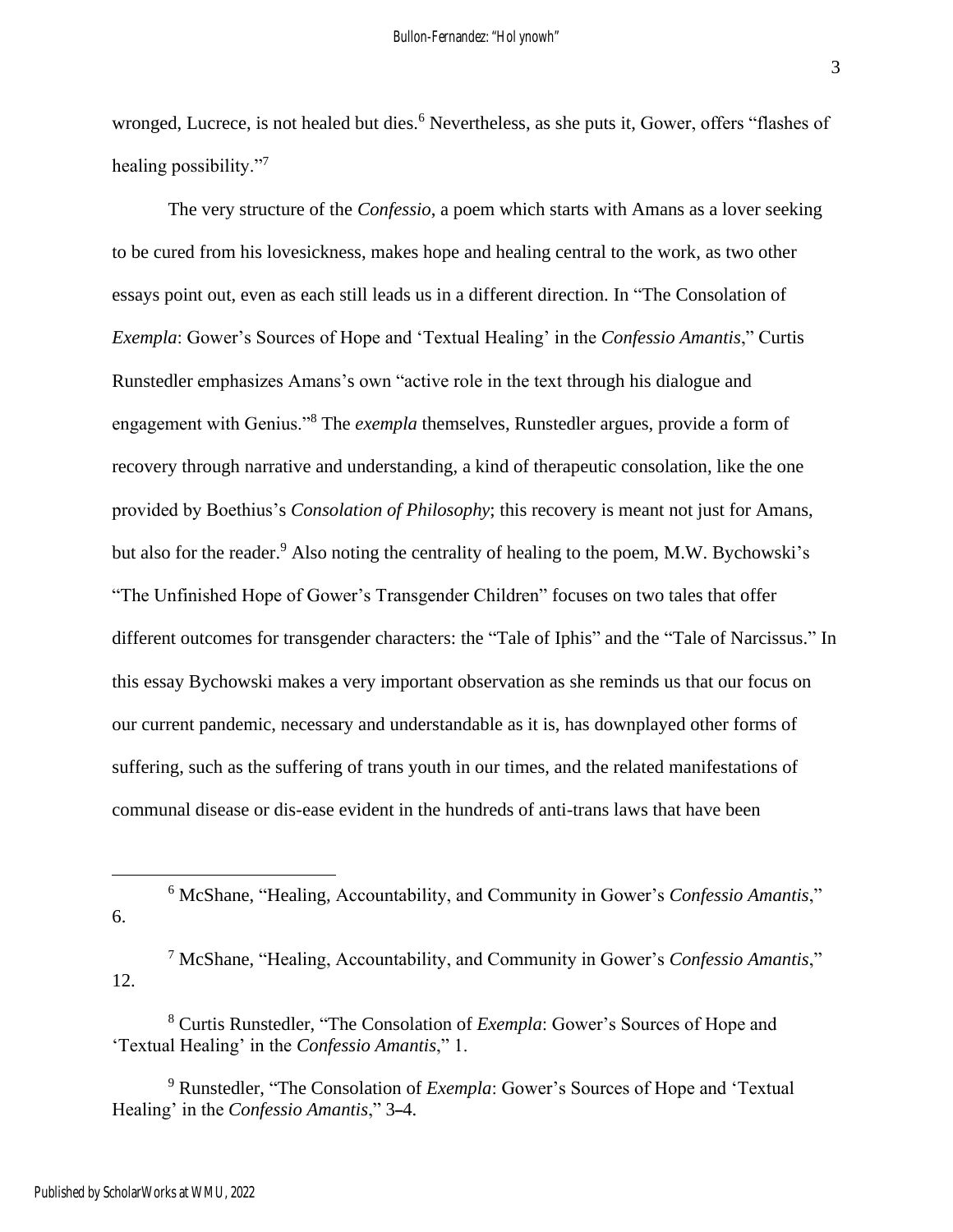introduced in numerous states in the United States in the last year or two.<sup>10</sup> Nevertheless, Bychowski, like the other authors in this special issue, sees in the *Confessio* reason to hope: "Gower frames *Confessio Amantis* as a dialogue occurring within a wood of suicide, where the main character will kill himself if not given the means for a livable life."<sup>11</sup> At the end of the poem Amans / John Gower is relieved of his pain and shown the path to a livable life. The search for positive reasons to live is thus integral to the work.

The essays by Will Rogers, "The Price We Pay for Envy," and Natalie Grinnell, "Writing into Hope: Laughter, Sadness, and Healing in John Gower's *Confessio Amantis*," start from a more ambiguous stance that acknowledges strong doubts beneath the hope expressed in the *Confessio*. Rogers contends that "[w]hat often seems negative or pessimistic in the *Confessio* instead signals where healing can begin."<sup>12</sup> Rogers adds an important insight: Gower shows us that an "emotional engagement with problems and politics can say something new to us."<sup>13</sup> This argument echoes Salisbury's: Gower's diagnosis is that the physical and the emotional need to be addressed together for the cure to be effective. Natalie Grinnell also examines Gower's seemingly negative moments and humorlessness in his work, but she argues that Gower still creates "a space for narrative healing" even as he acknowledges our mortality.<sup>14</sup>

<sup>&</sup>lt;sup>10</sup> M.W. Bychowski, "The Unfinished Hope of Gower's Transgender Children," 1.

<sup>&</sup>lt;sup>11</sup> Bychowski, "The Unfinished Hope of Gower's Transgender Children," 14.

<sup>&</sup>lt;sup>12</sup> Will Rogers, "The Price We Pay for Envy," 5.

<sup>&</sup>lt;sup>13</sup> Rogers, "The Price We Pay for Envy," 6.

<sup>&</sup>lt;sup>14</sup> Natalie Grinnell, "Writing into Hope: Laughter, Sadness, and Healing in John Gower's *Confessio Amantis*," 2.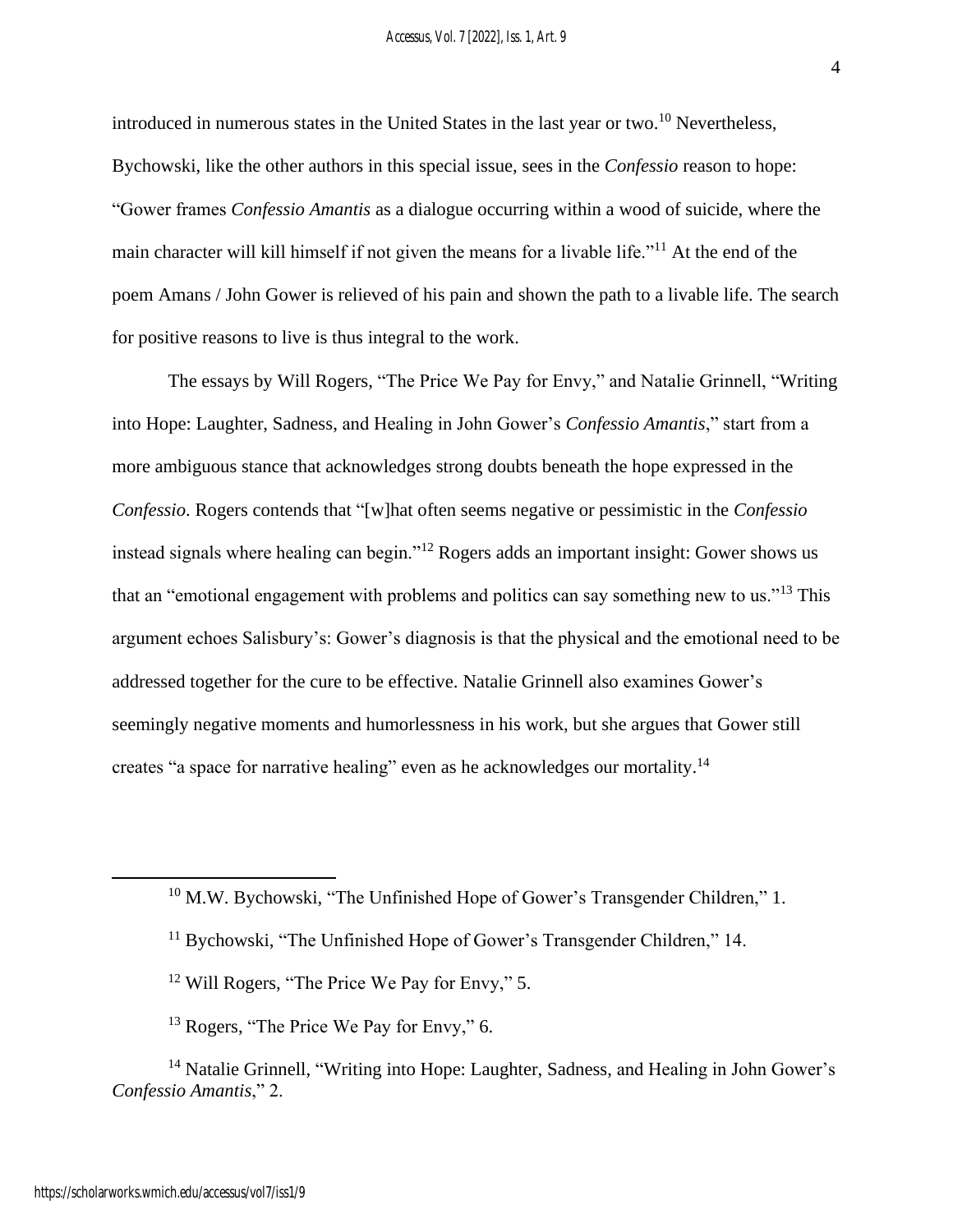All six essays reveal that the *Confessio* does not offer easy answers or remedies to sickness. In fact, the poem at the end, it is important to point out, even doubts that there is any remedy at all for sickness in this world. At the end of the poem, Gower tells us that no physician can cure earthly love, because its "nature is so divers":

… my final leve

I take now for evere more,

Withoute makynge any more,

Of love and of his dedly hele,

Which no phisicien can hele.

For his nature is so divers.<sup>15</sup>

This seems like an odd moment for a poem that has just taken thousands of lines to attempt to cure Amans, and it is one of the reasons why the poem could be seen as pessimistic at least in its ending. The adjective "divers" applied to love's "nature" suggests that the sickness love produces has several causes; these are not just physical, and for this reason physicians cannot cure lovesickness, at least fully. Neither was Genius able to cure Amans, as a few hundred lines earlier, the lover himself had complained to the priest.

The cure, it turns out, depends on divine intervention and, ultimately, personal acceptance. Venus helps Amans through a two-step process: first, she has Cupid pull the arrow out of him, which helps him forget what love is; second, she helps him realize that he is John Gower, an old man.<sup>16</sup> This moment of self-awareness leads Gower to accept his limitations.

<sup>15</sup> Gower, *Confessio Amantis* VIII, lines 3152**–**57.

<sup>16</sup> Gower, *Confessio Amantis* VIII, lines 2793**–**2912.